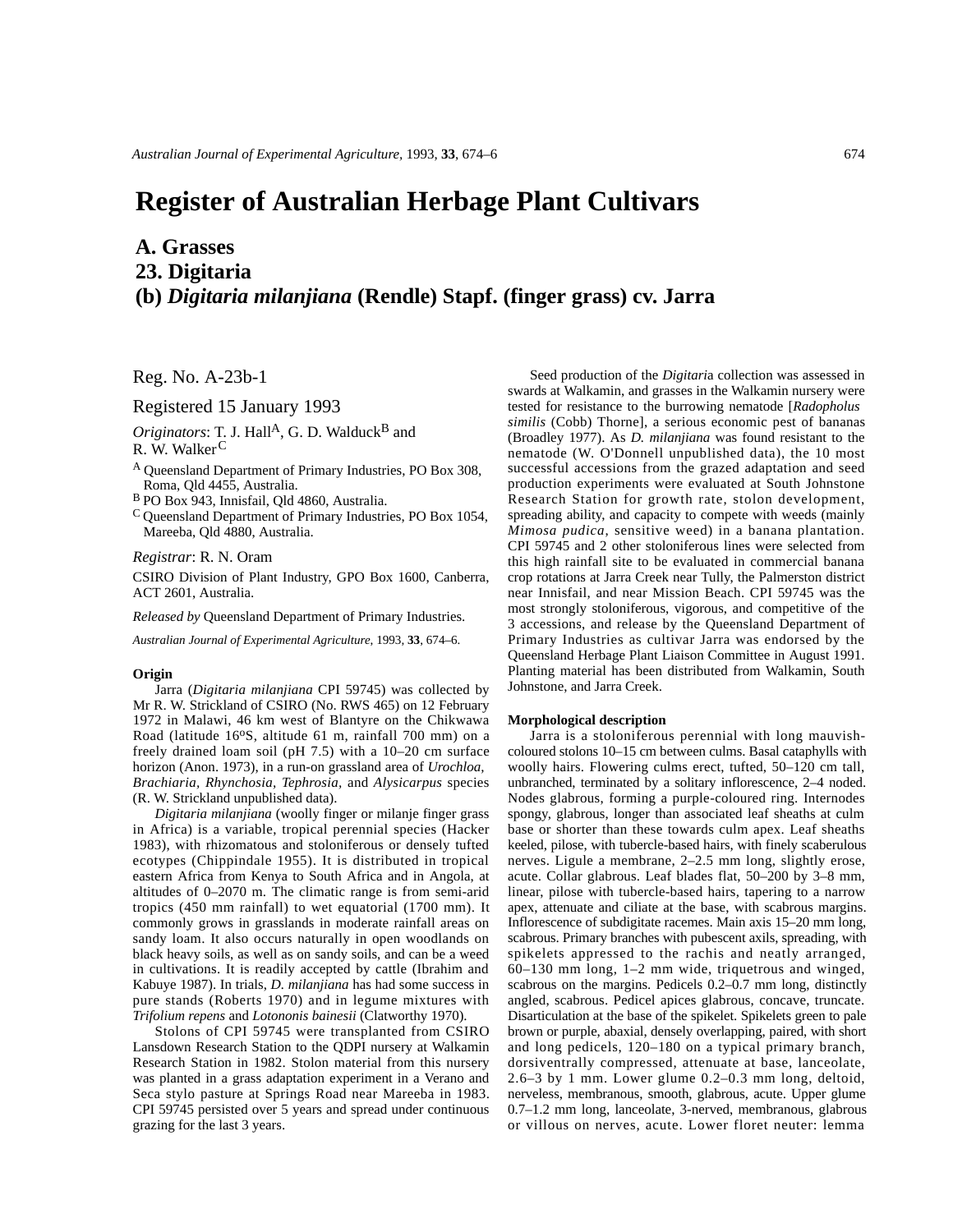2.8–3.2 by 1 mm, lanceolate, membranous, with the first internerve space wider than the second, 5-nerved, the nerves scabrous, with involute margins, glabrous or villous on nerves, smooth or very finely scabrous, acute; palea about 0.2 mm long, vestigial. Upper floret perfect, slightly shorter than the lower floret; lemma shiny, 2.3–2.4 mm long, green to brown, membranous, smooth, elliptic, shiny, glabrous, acute; palea membranous, smooth, enclosed at its apex by the lemma. Stamens 3 with anthers about 1.5 mm long and purple. Caryopsis about 2 mm long, pale brown, ellipsoid (B. K. Simon pers. comm.).

In Africa, *D. milanjiana* has been described by Henrard (1950), Chippindale (1955), Bogdan (1977), Clayton and Renvois (1982), and Ibrahim and Kabuye (1987). Synonyms for *D. milanjiana* include: *D. setivalva* (Stent), *D. boivinii* (Henr.), *D. endlichii* (Mez.), and *D. mombasana* (C. E. Hubbard). Introductions to Australia are highly variable, differing in lemma setigerousness, growth habit, and leaf and stem hairiness (Hacker 1983). *D. milanjiana* is distinguished from the *D. eriantha* group in having scabrid nerves on the lower lemma and in being largely tropical; *D. eriantha* is subtropical (Clayton and Renvois 1982).

Jarra can be distinguished from other *D. milanjiana* accessions (e.g. CPI 59755 and CPI 59749, and *D. eriantha* cv. Premier), by electrophoretic analysis of bulked seed lots (5 seeds) using the SDS-PAGE method (Vieritz 1990).

## **Agronomic characters**

In a grazed stylo pasture at Mareeba, Jarra has been among the better adapted *D. milanjiana* accessions between 1983 and 1987 (T. J. Hall and R. W. Walker in press). Native grasses are not persistent in these sown legume pastures in the dry tropics of northern Australia, and grazing-tolerant grasses are required to withstand increased stocking pressure. Strongly stoloniferous species, such as Jarra, may be useful in this role.

Jarra has persisted and spread on a range of soil types from coarse granitic sandy loams, alluvial loams, and shallow solodics, to a euchrozem. Growth has been greatest on the more fertile soils and at higher rainfall. The species is reported to be intolerant of waterlogging. On a loam soil at Tully, spread and vigour of Jarra were poorest on the lower slope of a seasonally wet creek levee where sedges (*Cyperus* spp.) were prolific. Growth was rapid higher up the slope where soil internal drainage was good.

The banana-cropping system on the wet coast of North Queensland requires a species to rotate with bananas that will break the burrowing nematode (*R. similis*) cycle while maintaining weed control and erosion protection. *D. milanjiana* was found to satisfy these 3 criteria.

Within 3 months of planting stolons of Jarra at Tully on a cultivated soil with little weed competition, plants established and produced multi-branched stolons 2.6 m long, with new plants (mean height 31 cm) established at the first 10 nodes. The spacing of these new plants averaged 12 cm (commonly 7–17 cm). There were commonly 18–32 tillers per original plant, although some had >80. These tillers readily developed into rooted stolons as they elongated on bare soil. There was 100% soil cover within 6 months, and within 12 months, Jarra yielded 10.4 t DM/ha, with 68% green material. This green leaf contained (%) 2.11 N, 0.28 P, 0.16 S, and 0.84 Ca in June. In the second year, dry matter yield was 15.9 t DM/ha. There

were scattered *Cassia obtusifolia* (sickle pod) bushes growing above the 1-m-tall grass, but no herbaceous weeds grew under the dense canopy. There were no *R. similis* present.

Seed production of *D. milanjiana* is not well recorded. However, germination improves with >5 months of storage. The removal of the palea and lemma improves germination, and dehulled seeds can germinate soon after harvest. Gibberellin stimulates germination of dehulled, but not intact, seeds (Baskin *et al.* 1969). Poor seed production of the stoloniferous accessions has been a limitation to more widespread testing. Jarra produced commercially acceptable yields (to 100 kg/ha from 1 crop) of good quality seed by header harvesting near Tully. A pure seed sample contains about 2 x 10<sup>6</sup> seeds/kg. It is not yet known if Jarra propagated by seed would remain true to type. *D. milanjiana* is a diploid  $(2n = 18)$ .

Vegetative establishment after removing bananas is easily done and provides rapid soil cover. A successful method is ploughing out the banana plants; discing to destroy the butts; planting Jarra stolons in a strip between the old banana rows either by hand or by dropping them in front of a light disc cultivator; discing the grass interrow strip once or twice, to destroy weeds and old banana butts, which reduces source material for the burrowing nematode while the grass is establishing and runners are developing; and spraying for broadleaf weed control if necessary during the grass establishment phase. A complete cover can be produced in 3 months with a summer planting. A grass rotation lasting 2 years with no weed hosts will break the burrowing nematode cycle. The alternative chemical controls (e.g. EDB fumigation) are expensive at \$A1600/ha.year. Without nematode control, yield losses occur in ratoon crops due to plants falling over and reduced bunch size (Broadley 1977). Alternative pasture species such as signal grass (*Brachiaria decumbens*) and Guinea grass (*Panicum maximum*) are hosts to the burrowing nematode. Herbicides (glyphosate and Gramoxone) or discing twice can be used to kill Jarra to prepare for planting the following banana crop.

Jarra is the first Australian cultivar of the species and is proposed for use as a pasture ley in banana-cropping areas of Queensland and as a pasture plant in favourable environments of the seasonally dry tropics and wet coastal tropics.

### **Acknowledgments**

We thank Dr J. M. Hopkinson for seeding evaluation, and Messrs G. Flegler, H. Sly, and C. Rick for use of land. Mr G. Flegler developed the commercial establishment methods. The Australian Meat and Livestock Research and Development Corporation provided funds for the grass selection experiment.

# **References**

- Anon. (1973). Plant Introduction Review 9: 70A. CSIRO Division of Plant Industry, Canberra.
- Baskin, J. M., Schank, S. C., and West, S. H. (1969). Seed dormancy in two species of *Digitaria* from Africa. *Crop Science* **9**, 584–6.
- Bodgan, A. V. (1977). 'Tropical Pasture and Fodder Plants (Grasses and Legumes).' Tropical Agriculture Series. (Longman: London.)